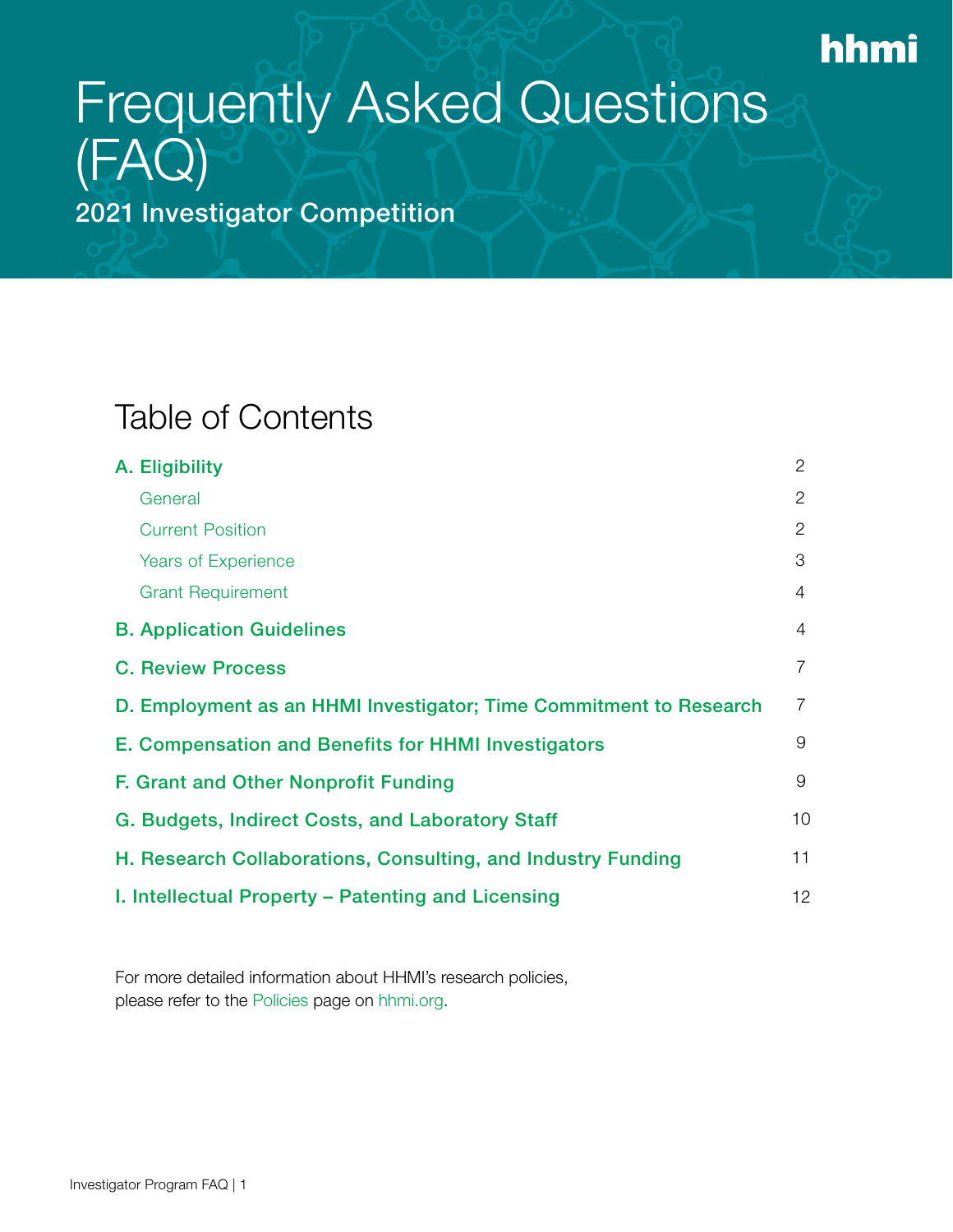## <span id="page-1-0"></span>A. Eligibility

### <span id="page-1-1"></span>General

#### A1. What are the eligibility requirements?

- PhD and/or MD (or the equivalent).
- Tenured or tenure-track position as assistant professor or higher academic rank at one of the eligible US institutions, or, if at an eligible institution that has no tenure track, an appointment that reflects a significant institutional commitment. Federal government employees are not eligible.
- More than five but no more than 15 years of experience since beginning your first post-training, professional position. To meet this requirement, the applicant's first post-training, professional position must have begun no earlier than March 1, 2005, and no later than April 1, 2015.
- As of April 1, 2020, principal investigator on one (or more) active, national peer-reviewed research grants with a duration of at least three years. Mentored awards and training grants do not qualify. Multi-investigator grants may qualify.

#### A2. How do I know if I am eligible to apply?

Establish eligibility by registering on the [HHMI Application and Review Channel website](http://arc.hhmi.org/) and completing the Eligibility section of the application ([arc.hhmi.org\)](https://arc.hhmi.org).

#### A3. What fields of research are supported by the HHMI Investigator Program?

HHMI's community of basic researchers and physician scientists bring innovative approaches to the study of biological problems in basic and biomedical sciences, plant biology, evolutionary biology, biophysics, chemical biology, biomedical engineering, and computational biology. See [HHMI Investigator profiles](https://www.hhmi.org/scientists/browse?&field_scientist_classification%5b0%5d=17367) for an overview of the research conducted by current Investigators. Research on health education, health care delivery, or health services are not eligible fields. There are no preferred fields within the broad range of fields supported by HHMI. In their applications, individuals identify their field of interest against a choice of almost 100 research areas of study.

#### A4. What is the policy regarding eligibility of faculty members with administrative responsibilities?

Individuals with administrative responsibilities are eligible to apply, but those appointed to be HHMI Investigators must devote at least 75% of their total professional time to the direct conduct of research.

- The permitted 25% of non-research activities include administrative duties, teaching, faculty service, and consulting (subject to HHMI's policies on consulting).
- HHMI Investigators may serve in leadership positions (e.g., department chair, director of a departmental division, head of a research center or a graduate program, etc.) if HHMI determines that the duties are compatible with devoting at least 75% of their total professional time to the direct conduct of research.
- HHMI Investigators may not hold the positions of dean, provost, vice president, or president of an institution, as we do not believe it is possible for individuals in these positions to meet the 75% requirement. Also, see [E4](#page-8-2) concerning salary support for administrative responsibilities.

### <span id="page-1-2"></span>Current Position

A5. I am considering moving to a new institution after September 2, 2020 (the deadline for applying for this competition). If selected by HHMI in this competition, could I be appointed at the new institution?Yes, provided:

- you notify HHMI of your intent to change institutions no later than March 9, 2021;
- you provide a copy of your signed offer letter (with confidential information such as your salary and support, etc. redacted) by March 9, 2021;
- the new appointment starts no later than September 1, 2022;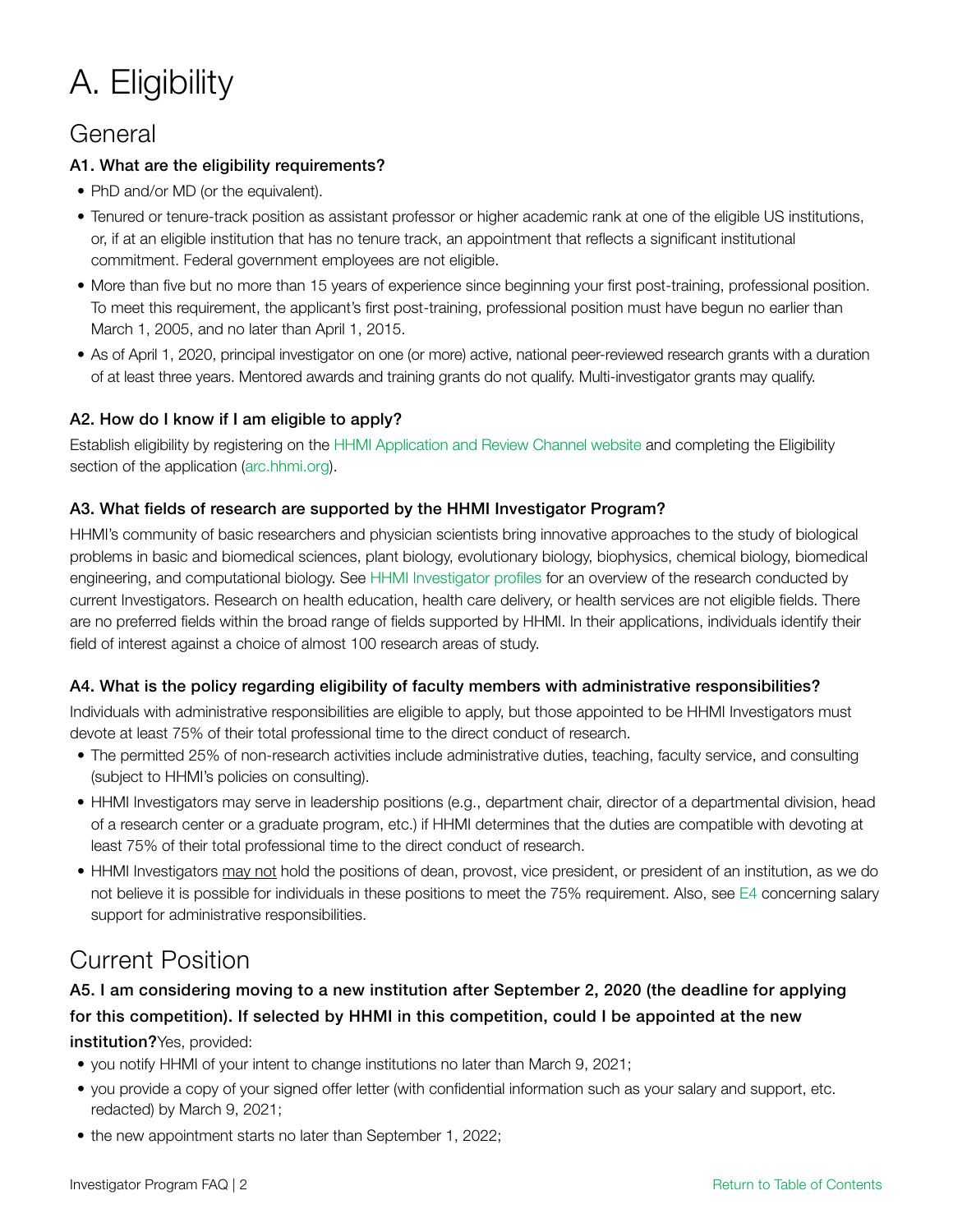- the new institution where you will hold your primary appointment is an eligible institution for this competition; and
- your new appointment is to a tenured or tenure-track position or, if the new institution has no tenure track, your appointment reflects a significant institutional commitment.

### A6. I'm an adjunct professor at one of the eligible institutions and a tenured or tenure-track faculty member at another institution that is not an eligible institution. Am I eligible?

No.

#### A7. I have my principal research space and/or am employed at a US federal government laboratory, although I am on the faculty at an eligible institution. Am I eligible?

No. Federal employees are not eligible for appointment as HHMI Investigators. If your principal research location is at a federal facility, such as the National Institutes of Health (NIH), a US Department of Agriculture facility, a US Department of Energy lab, or US Department of Veterans Affairs Hospital, you are not eligible for this competition.

#### A8. What makes a position equivalent to tenure track at an institution without a tenure track?

Applicants at institutions without tenure-track positions are required to have a position at their institution that is the most similar to a tenure-track appointment at other institutions (i.e., equivalent in terms of institutional commitment to the employee, etc.). If you are uncertain about whether your appointment meets this eligibility requirement, provide information about the terms of your position to [sciencecomp@hhmi.org](mailto:sciencecomp@hhmi.org) prior to submitting an application.

#### A9. I have a faculty-in-residence appointment that is non-tenure track at an institution that also has a tenure track. Am I eligible?

No.

### <span id="page-2-0"></span>Years of Experience

#### A10. Am I eligible if I started my first post-training, professional position before March 1, 2005, but have fewer than 15 years of experience due to one or more periods of leave?

Circumstances such as military service, family or medical leave, or approved tenure-clock extensions may justify an exception when such leave or tenure-clock extension has been approved by your institution and is consistent with and authorized by a policy at your institution. Request an exception by sending the signed and dated approval authorizing your leave of absence or tenure-track extension and a copy of the relevant policy to [sciencecomp@hhmi.org.](mailto:sciencecomp@hhmi.org)

#### A11. Am I eligible if I started my first post-training, professional position days after April 1, 2015?

No, you are not eligible. No exceptions are being made to the requirement that applicants must have started their first post-training, professional position no later than April 1, 2015.

#### A12. How are post-training positions defined for determining years of post-training, professional experience?

The following positions qualify as post-training for calculating years of experience:

- Tenure-track Assistant Professor or higher rank positions.
- Positions at institutions without tenure-track positions that are most similar to a tenure-track appointment (i.e., in terms of institutional commitment to the employee, etc.).
- Research (non-tenure) track faculty positions, if the scientist:
	- had institutionally assigned space independent of a mentor's space, and
	- received a start-up package as a Principal Investigator.
- Industry positions not identified as postdoctoral training positions.
- Full-time clinical positions without a training component.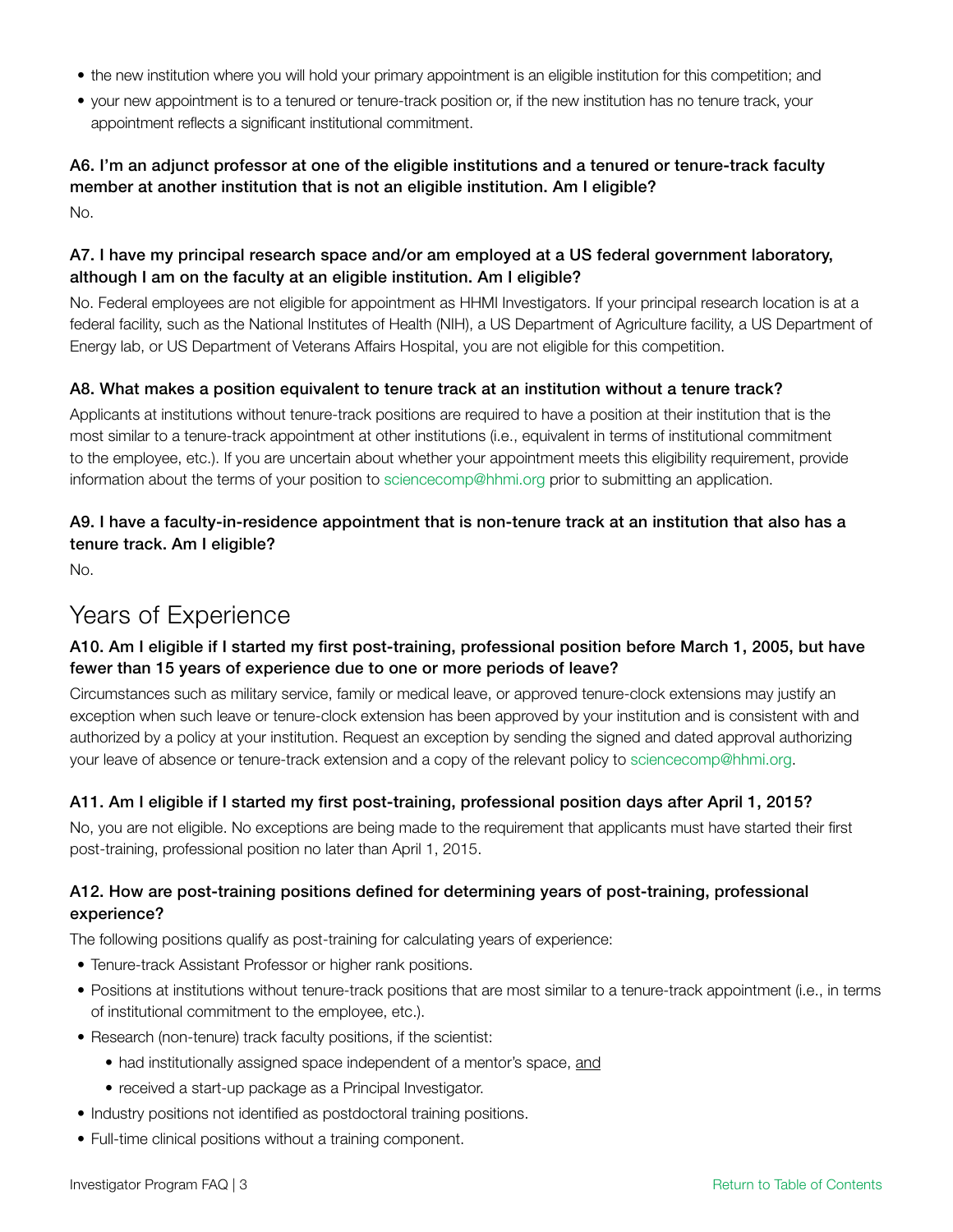In contrast, time in the following types of positions is not included when determining years of experience:

- Postdoctoral positions, regardless of position title.
- Medical internships, residencies, and fellowships.
- Fellow positions made through programs providing financial support for early career scientists to run independent groups.
- Research (non-tenure) track faculty positions that do not meet the criteria listed above or other positions in which the scientist works within a mentor's laboratory even if leading projects, guiding students, or being a Principal Investigator on a research award.

### <span id="page-3-0"></span>Grant Requirement

#### A13. I am a Principal Investigator on an NIH R01 grant now, but I've been told my grant will not be renewed. I don't have another grant. Am I still eligible?

Yes, provided that the grant is in active status on April 1, 2020. Grants in an official no-cost extension period will qualify provided that the original grant term was at least three years in duration and the grant was a national, peer-reviewed research grant.

#### A14. My only funding is as a co-investigator rather than a principal investigator. Am I eligible?

No; to be eligible, you must be a principal investigator on one or more active, national peer-reviewed research grants with a duration of at least three years.

#### A15. I am a co-principal investigator on an NIH R01 grant or a project leader on a multi-investigator award. Am I eligible?

Co-principal investigators are eligible. Also, subcomponent directors of a multi-investigator grant, such as an NIH P01, would likely qualify, but your role in the project would need to be discussed with HHMI staff through an inquiry to [sciencecomp@hhmi.org](mailto:sciencecomp@hhmi.org).

### <span id="page-3-1"></span>B. Application Guidelines

#### B1. How do I prepare and submit my application?

Your application must be submitted electronically on the [HHMI Application and Review Channel website.](http://arc.hhmi.org/) Formatting guidelines, the required bibliography template, and instructions are provided on the Channel website.

Responses entered in the application and uploaded documents will be assembled into an application PDF. You can view your application PDF at any time while preparing your application by clicking on "View PDF" in the menu shown on the left side of the screen. We recommend reviewing the application PDF closely before submitting your completed application.

#### B2. What are the components of the application?

#### SCIENTIFIC PROFILE

Applicants provide their research program title, scientific disciplines, research organisms (if any), and research areas, and may also provide keywords to describe their research.

Also required are a summary of the applicant's major research contributions to date (250-word limit) and a list of active grants including titles, identifying numbers (if any), name of principal investigator, name of funding agency, and total award period (300-word limit).

#### LAB CENSUS

Applicants provide the number of predoctoral trainees, postdoctoral trainees, MD Fellows, research staff (technicians, lab managers, research specialists, computation specialists), and undergraduates currently working in their laboratory.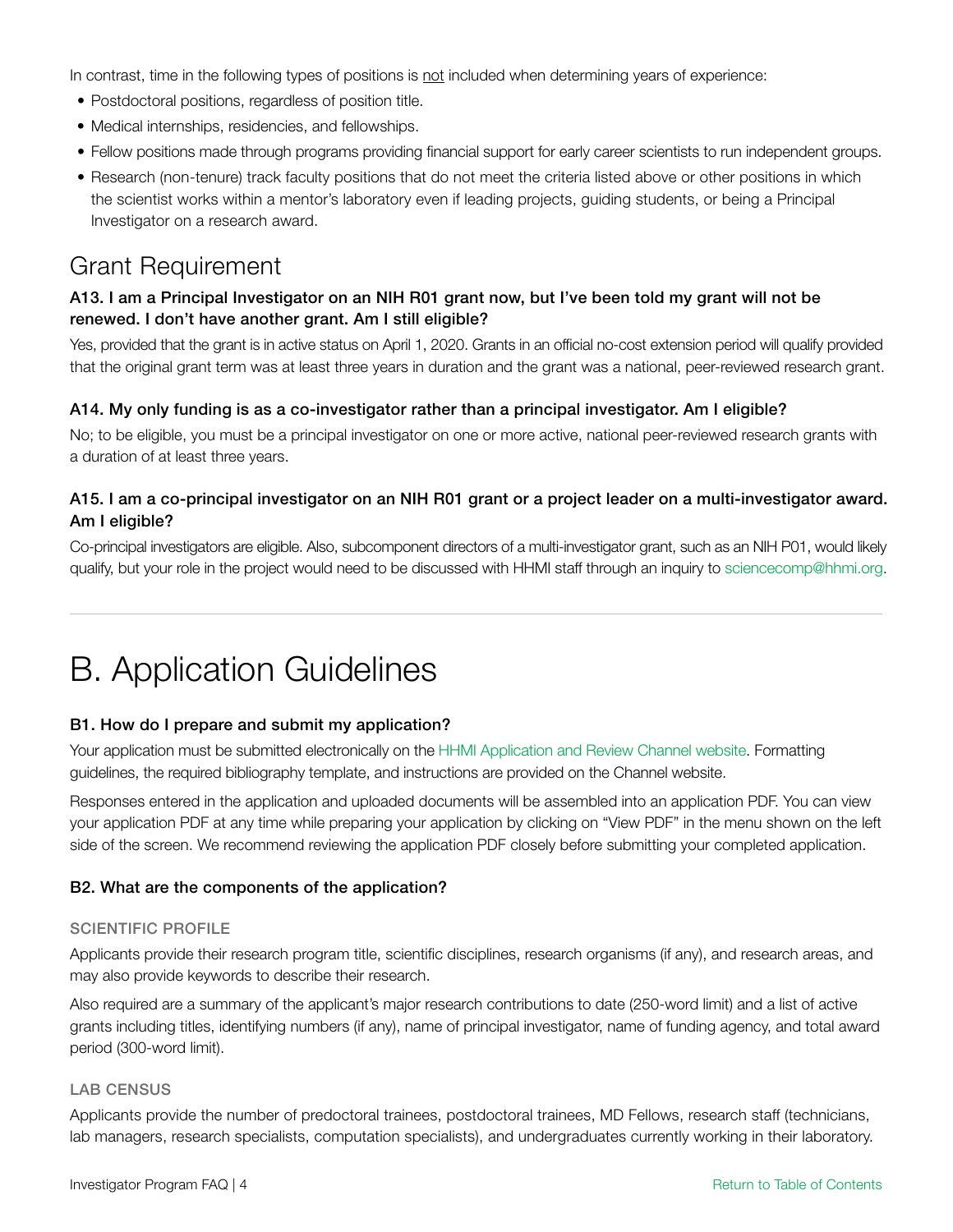#### RESEARCH PROGRAM

Applicants provide a research program abstract (300-word limit) and description (not to exceed 3,000 words) of their ongoing and planned research program, with up to one page of figures and a list of essential references. Figures and accompanying legends may be interleaved within the body of the description. Figures, legends, and essential references are not included in the 3,000-word limit.

#### PUBLICATIONS

Applicants select five articles that report their most important scientific contributions with a focus on the most recent five years. For each article, the applicant provides a statement that summarizes the significance of the selected article (300-word limit). Only papers that are published, accepted, or deposited in a preprint server as of September 2, 2020, may be included.

Additional publications may be listed using the HHMI bibliography template, which is provided on the [HHMI Application](http://arc.hhmi.org/)  [and Review Channel website.](http://arc.hhmi.org/) These should include only peer-reviewed publications and preprint articles listed in reverse chronological order. There is an eight-page limit on this subsection of the bibliography. A separate list of reviews, perspectives, other articles, book chapters, and patents are permitted. There is a two-page limit on this subsection.

#### APPLICANT INFORMATION

Applicant provides contact details not previously entered on the Eligibility page.

#### <span id="page-4-0"></span>EDUCATION & TRAINING

Applicant completes an educational or research training record for each career stage starting with undergraduate education and continuing sequentially through all training positions. For post-degree training, applicant would select "No Degree" under "Degree."

Note that the following are considered training positions for the purpose of this application:

- Postdoctoral positions, regardless of position title.
- Medical internships, residencies, and fellows.
- Fellow positions made through programs providing financial support for early career scientists to run independent groups.
- Research (non-tenure) track faculty positions unless the individual was (a) controlling his/her own research direction and laboratory space and (b) received a start-up package from the institution.
- Other positions in which the scientist worked within a mentor's laboratory even if leading projects, guiding students, or being the Principal Investigator on a research award.

Applicant may enter records in any order. Records will appear in the application PDF sorted by start date from oldest to most recent.

#### EMPLOYMENT HISTORY

Applicant completes an employment record for each position starting with their first post-training professional position and continuing sequentially through their current position(s). Additional notes provided under [Education & Training on](#page-4-0)  [page 5,](#page-4-0) above, explain what to include as Employment History versus Education & Training.

If appropriate, applicant should explain any gaps in the sequence of educational programs, training experiences, and professional positions in the space allocated for explanatory notes (100-word limit).

#### PROFESSIONAL ACTIVITIES

Applicants have an opportunity to provide information about:

- significant professional activities including, for example, service on advisory panels, editorial boards, or consulting;
- honors and awards;
- significant outreach activities including, for example, science outreach in the community and contributions to equity and inclusion efforts; and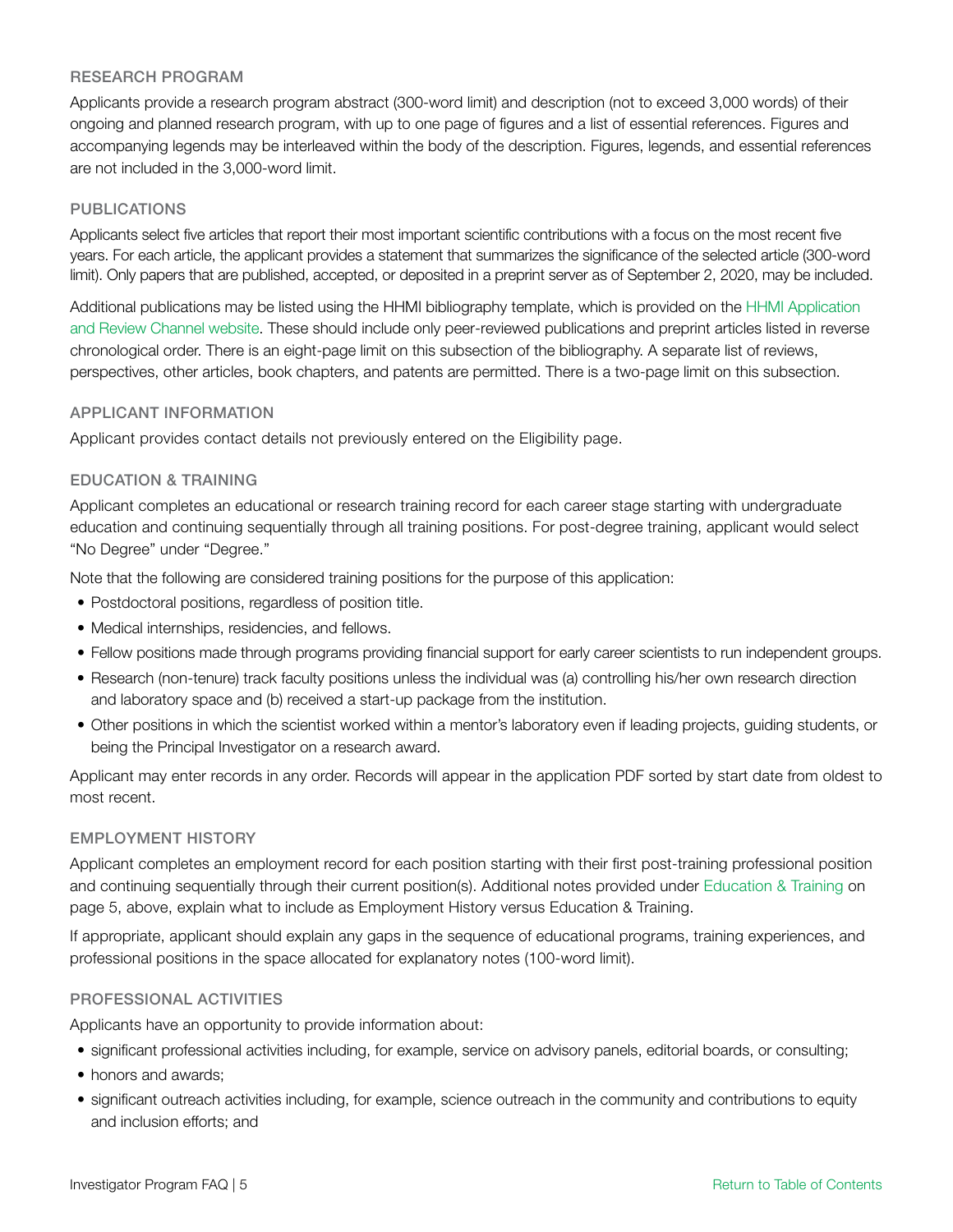• significant curriculum and/or course development activities that extend beyond fulfilling institutional teaching requirements.

If a section is not applicable, N/A should be entered in the space provided. Responses are limited to 300 words.

#### DEMOGRAPHIC INFORMATION

It is voluntary and optional for applicants to provide demographic information about gender, ethnicity, and/or race. HHMI will aggregate this information for all applicants who provide it, and the data will be used to characterize the applicant pool for this competition and to help HHMI plan outreach for future competitions. We may also make aggregated information public in a way that does not permit the identification of any individual applicants.

All applicants are required to acknowledge that responses to the questions on the Demographics page are not required. Demographic information will not be shared with reviewers.

#### B3. May the five significant articles required in the application include one or more deposited in a preprint server but not yet published or accepted for publication in a scientific journal?

Yes. All of the following are acceptable for inclusion among the five significant articles submitted in the application:

- peer-reviewed published papers;
- peer-reviewed manuscripts accepted for publication by a journal;
- articles deposited in a publicly available preprint server, such as BioRxiv.

#### B4. Will I be asked to provide reference letters?

No. HHMI will not require or accept reference letters for this competition.

#### B5. Can I send updates to my application?

If you are selected as a semifinalist, you will be able to submit a one-page statement updating your application, including any new articles accepted, published, or deposited in a preprint server.

#### B6. Can work supported by active or submitted grants be included in the Research Program Description?

Yes. We are interested in any of your current and planned work, regardless of sources of funding.

#### B7. Should specific aims be included in the Research Program Description?

Describe future goals, but not at the level of experimental detail that may be expected in a research grant proposal, for example, to a federal agency.

#### B8. Should I include background information in my research plan?

Background information will likely be necessary to set the stage for the description of your ongoing and planned research program and its significance. Reviewers will receive the full application (minus demographic information), including the five selected publications and your statements regarding those publications as well as the summary of your major research contributions.

#### B9. What should I include in the Major Contributions section?

This section is meant to highlight selective research achievements that you consider to be your most significant contributions to date. Do not include scientific mentoring or other educational achievements.

#### B10. Do I need endorsement or approval from my institution in order to apply for this competition?

No. Institutional approval or endorsement of your application is not part of the application process. Because you are applying to become an employee of HHMI, your application does not need to be registered with or approved by your department or any administrative unit in your institution.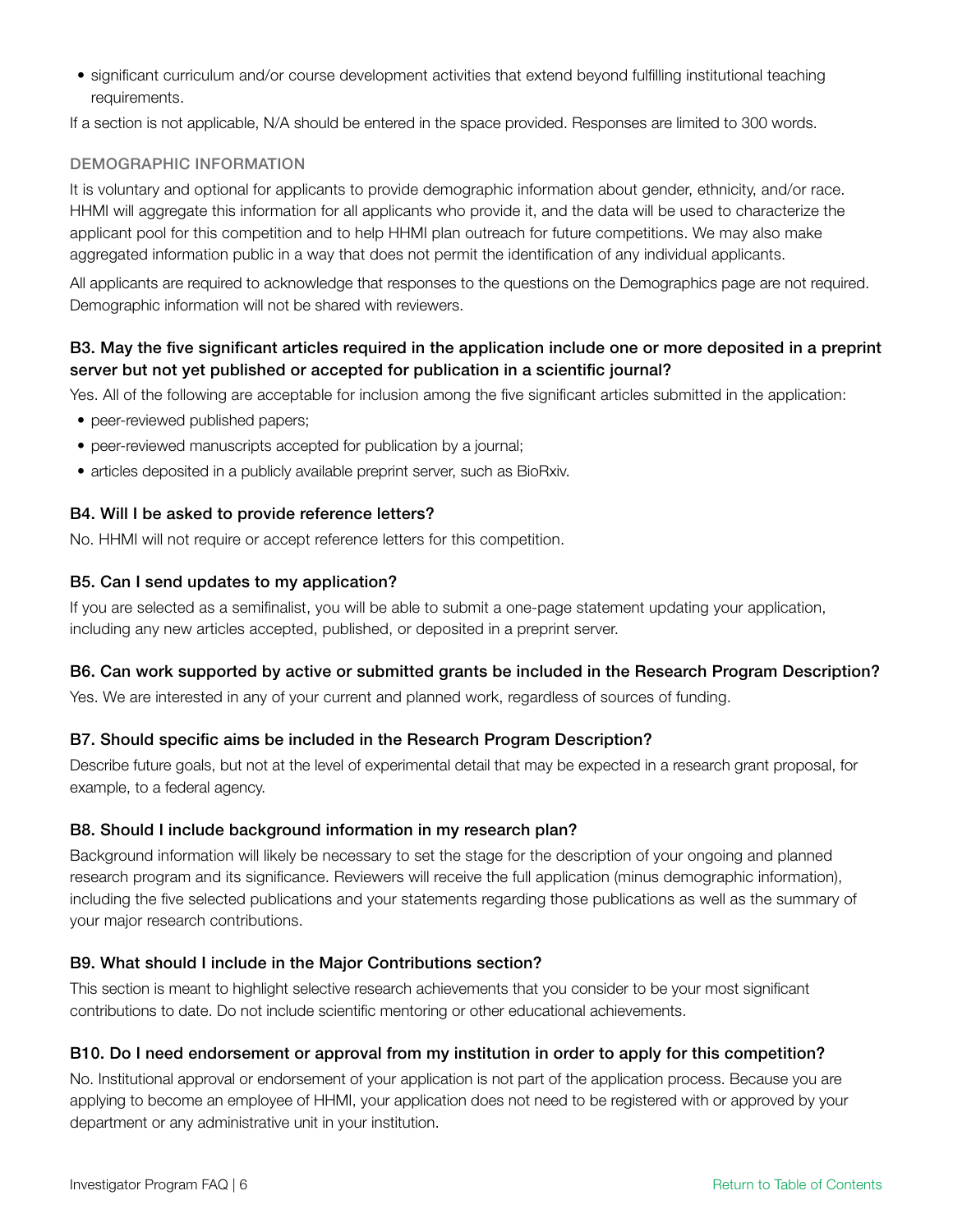### <span id="page-6-0"></span>C. Review Process

#### C1. How does the HHMI review process work?

The HHMI review process will include evaluation of applications by distinguished scientists, leading to the selection of semifinalists. Further review will include a symposium attended by HHMI scientific leadership and the final advisory panel at which each semifinalist will make a brief research presentation. Applicants will be notified of their status in the competition, including if they were selected to be a semifinalist, by April 2, 2021.

#### C2. When is the symposium at which semifinalists will make brief presentations to HHMI scientific leadership and the final advisory panel?

The competition symposium will be June 27-28, 2021, at HHMI's Janelia Research Campus in Ashburn, Virginia. All applicants should mark their calendars for these dates. Those selected as semifinalists will be required to attend and should plan to arrive on June 27; presentations will be scheduled for June 28, and semifinalists will depart on June 29. If a virtual symposium is necessary, presentations will be on June 27 & 28, 2021.

#### C3. Who are the reviewers?

Reviewers include distinguished scientists selected by HHMI. These may include current and past members of HHMI's Medical Advisory Board and Scientific Review Board, and other scientists, including current HHMI Investigators and HHMI's scientific staff. Except in extraordinary circumstances, we do not entertain individual requests from applicants to exclude reviewers.

#### C4. Can I get a list of potential reviewers who might be assigned to my application?

No. We do not make public the roster of reviewers for an Investigator competition. However, HHMI does consider current and past institution affiliation and mentoring and collaboration relationships, among other factors, when determining if reviewers have a conflict of interest with an applicant.

#### C5. What are the criteria for selecting HHMI Investigators?

In choosing scientists to appoint as HHMI Investigators, HHMI will be guided by the principle of "people, not projects." Please consult [hhmi.org/about](http://www.hhmi.org/about) to learn more about HHMI programs, including the Investigator Program.

#### C6. Does HHMI give a preference to applicants who are already at institutions where there are other HHMI Investigators?

No.

#### C7. When will I know the status of my application?

You will be informed by April 2, 2021, whether your application is proceeding into the final phase of the competition.

#### C8. Will I receive written comments on my application from the reviewers?

<span id="page-6-1"></span>No. Written comments on applications submitted for this competition will not be provided.

## D. Employment; Time Commitment to Research

#### D1. I understand that as an Investigator I would become an HHMI employee. Would this affect my faculty status at my institution?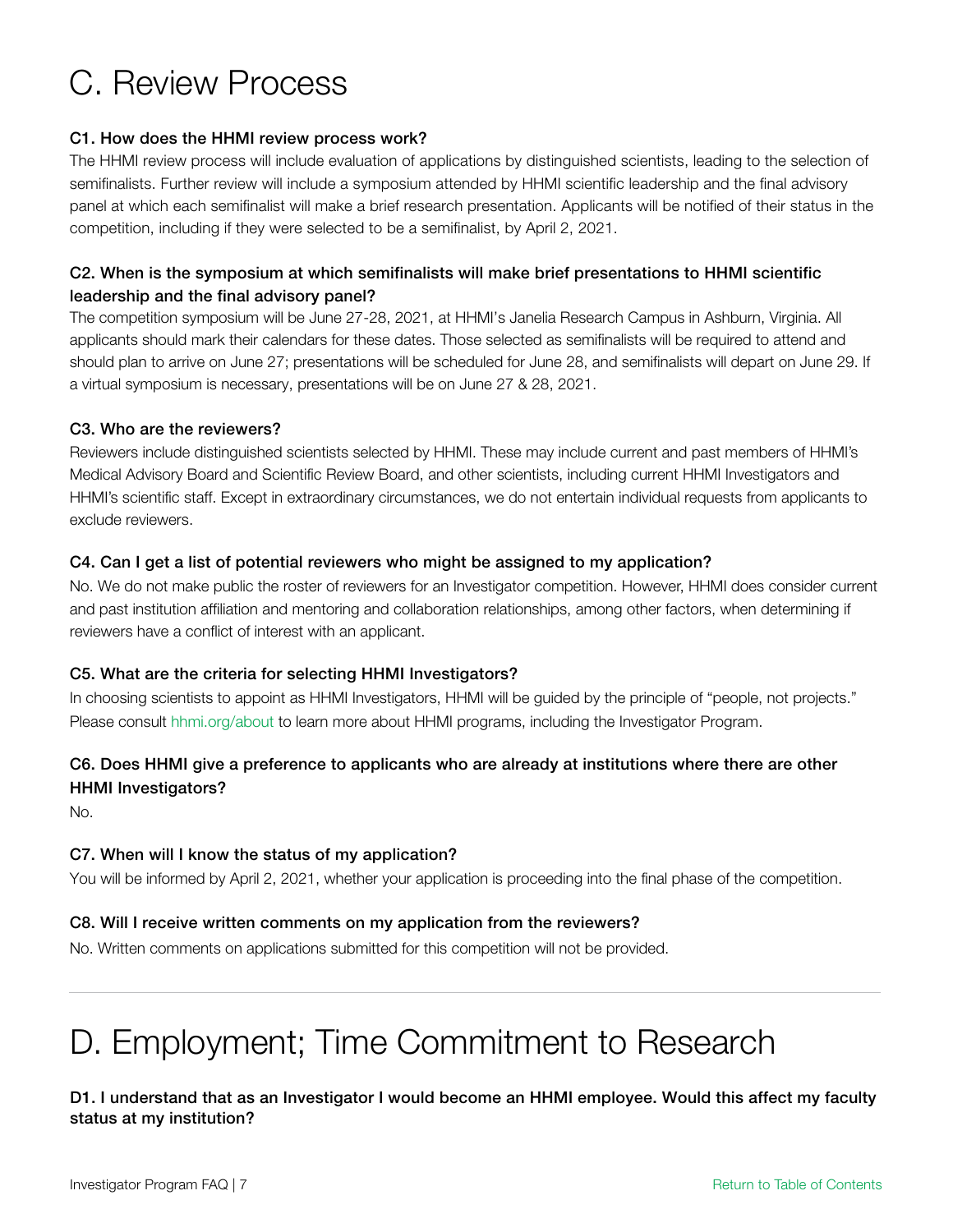No. Appointment as an HHMI Investigator does not affect your faculty status at your institution. Moreover, you must retain your faculty status at the host institution as a condition of your Investigator appointment and HHMI employment.

#### D2. I am a tenured faculty member at my institution and I also have a faculty appointment at another institution. Will I have to give up that other faculty appointment if I become an Investigator?

<span id="page-7-0"></span>No. However, if you have a second laboratory at the other institution, we would need to review that arrangement with you before your appointment in order to determine whether the arrangement is consistent with HHMI policies. In addition, we might need to put in place an agreement between HHMI, your host institution, and the institution at which your second laboratory is located.

#### D3. If I am selected to be an Investigator, are there aspects of my current duties that could delay or even block my appointment as an Investigator?

Yes.

- HHMI requires Investigators to devote at least 75% of their total professional time to the direct conduct of research, regardless of how funded. Up to 25% of total professional time may be spent on administrative duties, teaching, faculty service, and consulting (subject to HHMI's policies on consulting). An HHMI Investigator appointment cannot go into effect until your pre-existing non-research duties have been reviewed.
- Industry-sponsored research funding in HHMI laboratories and consulting for companies are subject to review, and continuing arrangements will likely need to be modified before you can be appointed as a[n HHMI Invest](#page-10-0)igator. Arrangements with start-up companies can present additional considerations under HHMI's policies (e.g., nature of your role with the company, board of director service, equity ownership, and interactions between the company and your laboratory) and will need to be reviewed and modified accordingly. (Also see [Section H](#page-10-0). Research [Collaborations, Consulting, and Industry Funding\)](#page-10-0).
- In some cases, the terms of other funding arrangements are not compatible with status as an HHMI Investigator. If you have funding arrangements in this category, and they cannot be modified for consistency with HHMI policies, you will need to choose whether to forego appointment as an HHMI Investigator or discontinue the other funding arrangements. This is currently the case, for example, with Chan Zuckerberg Biohub Investigators and Parker Institute for Cancer Immunotherapy Member Researchers.

#### D4. If I am selected to be an Investigator, how long would my HHMI appointment continue?

Investigator appointments have an initial term of seven years and may be renewed for additional seven-year terms, each contingent on a successful scientific review. If a scientific review is unsuccessful, the Investigator will be provided with approximately two additional years of phase-out support beyond the end of the Investigator's sevenyear term.

#### D5. My institution allows me to consult or engage in other outside activities for up to one day per week. Does HHMI have a limit on outside activities?

Yes. As noted in [D3](#page-7-0), above, the sum of all non-research activities, including consulting activities, cannot exceed 25% of total professional time. See also [H4](#page-10-1), below, regarding consulting for companies.

#### D6. Can I move an HHMI appointment to another institution?

Investigators who wish to transfer to another institution during the first five years of their initial seven-year appointment term may not do so and retain their HHMI appointment. However, Investigators may request an early scientific review after the first five years of their initial HHMI appointment term, and, if their appointment is renewed, they may transfer to another HHMI host institution and retain their HHMI appointment, as detailed in [HHMI's Transfer Policy](https://hhmicdn.blob.core.windows.net/policies/Investigator-Transfers).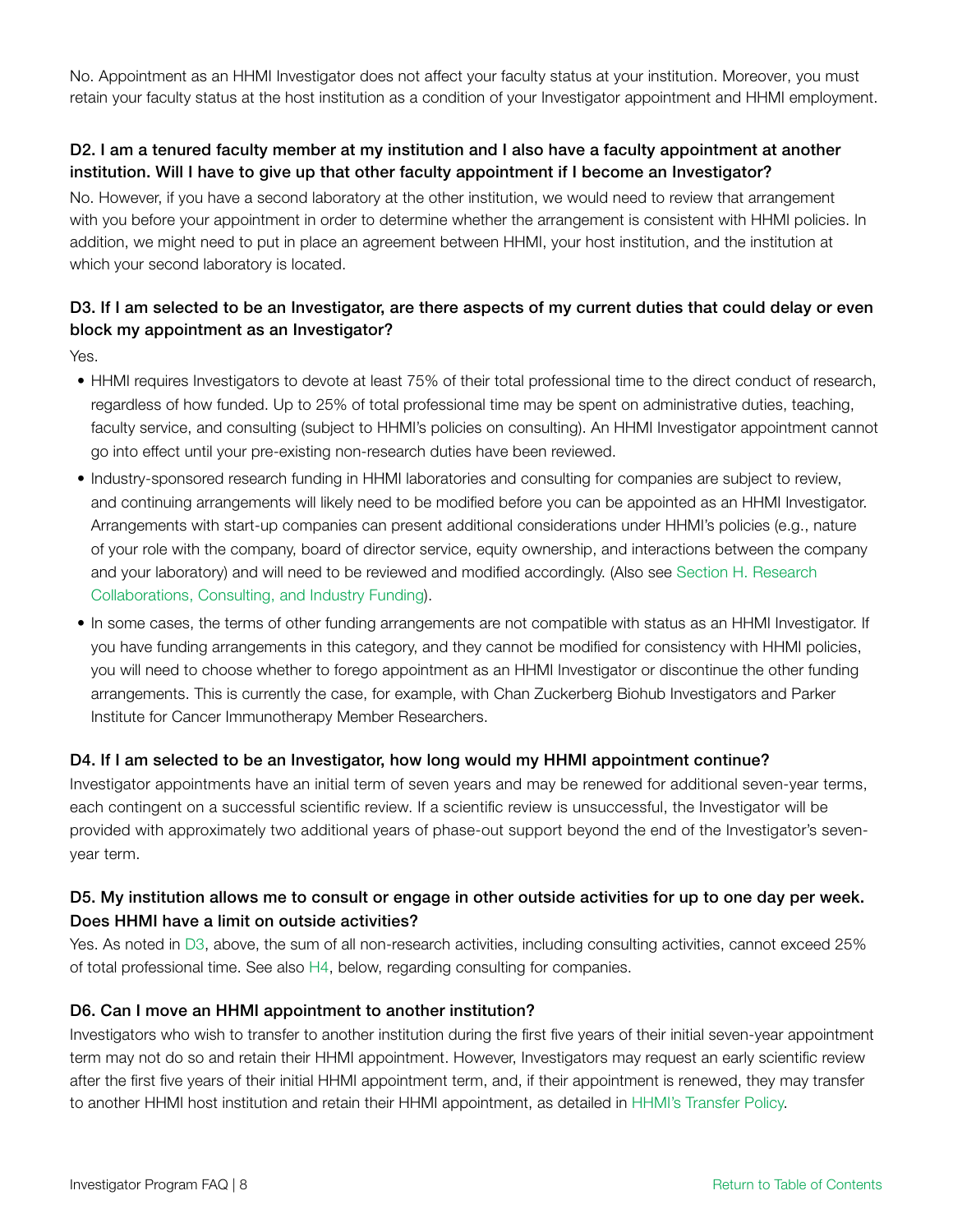## <span id="page-8-0"></span>E. Compensation and Benefits for HHMI Investigators

#### E1. What is included in the compensation package of an HHMI Investigator?

HHMI pays the full salary of the Investigator and offers a comprehensive benefits package to Investigators and other eligible employees. Once semifinalists are identified, they will be provided with a current description of HHMI benefits for planning purposes.

#### E2. How will my initial HHMI salary be determined?

HHMI applies a non-negotiable salary scale for our Investigators. The salary scale uses third-party benchmark data and reflects transparent and competitive salary rates for Investigators and our Janelia Group Leaders. Salaries vary by geographic region, years of experience as an independent lab head, degree (PhD or MD), and certain types of scientific recognition (specifically, membership in the National Academy of Sciences or Royal Society, and/or receipt of a Nobel Prize). For planning purposes only, semifinalists will be provided with their projected starting salary based on the information available when semifinalists are identified.

#### E3. How is salary determined subsequently?

HHMI's non-negotiable salary scale for our Investigators provides for salary increases. HHMI Investigators have access to the salary scale once their appointments begin.

#### <span id="page-8-2"></span>E4. Can I receive salary supplementation from my institution for administrative or other duties?

Investigators may receive salary supplements from their host institution for administrative service. The administrative effort must accommodate the requirement that 75% of your total professional time be spent on research. The compensation must be comparable to that received by similarly positioned faculty and must comply with [HHMI's Investigator](https://hhmicdn.blob.core.windows.net/policies/Investigator-Administrative-Non-Research-Activities-Salary-Supplementation)  [Administrative and Non-Research Activities and Salary Supplementation for Administrative Service to Host Policy.](https://hhmicdn.blob.core.windows.net/policies/Investigator-Administrative-Non-Research-Activities-Salary-Supplementation)

#### E5. As an HHMI Investigator, could I continue to receive housing, tuition assistance, or other similar benefits offered by my host institution?

HHMI permits certain types of benefits that host institutions make available to an Investigator on the same basis as to other similarly situated faculty members, and that are not offered by HHMI. Most commonly these benefits include faculty housing assistance and tuition remission.

### <span id="page-8-1"></span>F. Grant and Other Nonprofit Funding

#### F1. Can I continue to receive government grant funding if I become an HHMI Investigator?

Yes. As an HHMI Investigator, your laboratory could continue to receive grant funding from government agencies. See also [Section H. Research Collaborations, Consulting, and Industry Funding](#page-10-0) regarding industry funding.

#### F2. I receive at least part of my salary from my federal grant funds. Because my entire salary must be provided by HHMI, would I be required to return those funds if appointed as an Investigator?

Your institution cannot continue to accept any such funds for your salary after your HHMI appointment is effective. Investigators typically negotiate directly with the granting agency regarding possible reallocation of grant funds.

#### F3. I am currently reporting very close to 100% effort on my government grants. Would that be an issue?

Although HHMI does not use or require effort reporting, if you are successful in this competition, we would ask you and your institution to reexamine your effort commitments.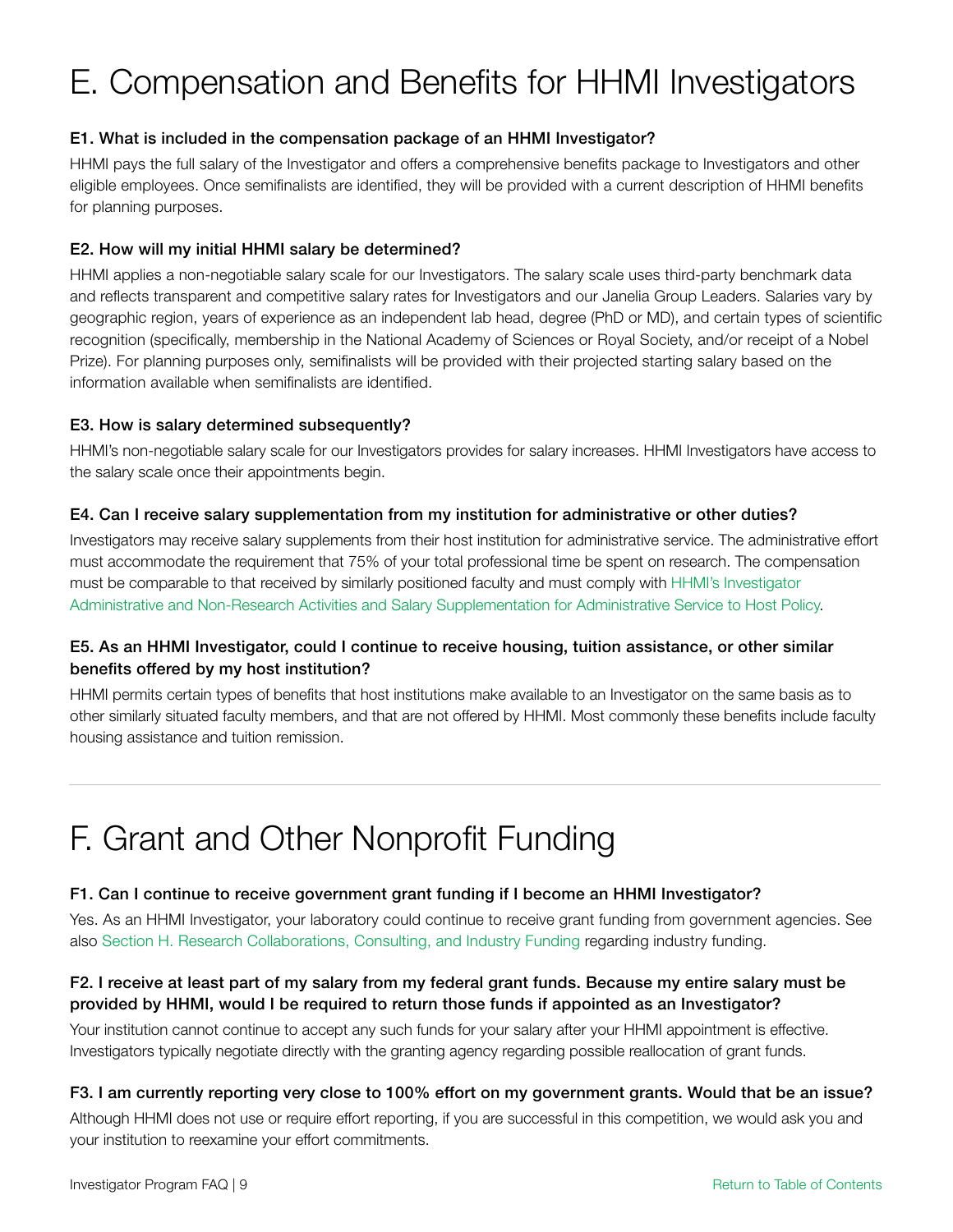#### <span id="page-9-1"></span>F4. Can I receive funding from other nonprofit sources for research in my laboratory if I become an HHMI Investigator?

Yes, provided the funding arrangements are consistent with the application of HHMI policies to your research. Upon appointment as an HHMI Investigator, you become an HHMI employee, and HHMI policies apply to the conduct of all research in your laboratory. There may be circumstances where the terms of another funding arrangement with a company or a nonprofit institution are not compatible with HHMI policies. Prior to appointment as an HHMI Investigator, HHMI reviews arrangements affecting your research in order to determine whether any modifications are required for compliance with HHMI policies. In certain cases, if an arrangement cannot be modified, you may be required to choose between an HHMI appointment and maintaining one or more of your other arrangements. See also [Section H. Research](#page-10-0)  [Collaborations, Consulting, and Industry Funding](#page-10-0) regarding industry funding.

### <span id="page-9-0"></span>G. Budgets, Indirect Costs, and Laboratory Staff

#### G1. What does an Investigator's budget include?

The Investigator budget includes research funding that may be used for non-Investigator personnel (e.g., compensation and benefits for laboratory staff) and for laboratory operations (e.g., supplies, services, and minor equipment). In addition, HHMI Investigators may submit requests to HHMI for funding of major equipment. Investigators' salaries and benefits packages are provided by HHMI separate from Investigators' laboratory budgets.

#### G2. How does HHMI establish an Investigator's budget?

HHMI has standard laboratory operations budget levels for HHMI Investigators that are reviewed annually and adjusted as required. HHMI laboratory operations budgets for new Investigators are set to the lowest level for year one and increase to the second level in year two. Subsequently, new HHMI Investigators typically receive inflation adjustments to their HHMI laboratory operations budgets each year until their budget is increased to level three after completing seven years as an HHMI Investigator and passing their first review. All HHMI Investigator laboratory operations budgets are subject to the approval of HHMI's President and Trustees.

#### G3. Does HHMI pay indirect costs?

HHMI does not pay indirect costs. HHMI makes occupancy payments to the host institution in connection with an Investigator's research and office space and pays certain other expenses. These payments are paid directly to the host institution, and they are not a part of an Investigator's budget.

#### G4. If I am appointed as an Investigator, can some of my laboratory staff become HHMI employees? Would they be eligible for health insurance from HHMI? Who sets their salaries?

Yes. Any of your postdoctoral associates, technicians, and other research and administrative staff could become HHMI employees (subject to the limitations of your budget, and assuming the individual meets the requirements for an HHMI position). Although graduate students cannot become HHMI employees, funds from Investigator budgets can be used in support of students conducting research in the lab. Also, note:

- It is generally expected that you will have some HHMI employees in your laboratory in addition to yourself.
- Full-time and part-time (scheduled to work at least 20 hours per week) HHMI employees are eligible for benefits that include access to a 403(b) retirement plan, as well as health, dental, and vision coverage. Temporary employees, such as summer students, generally are not eligible for benefits from HHMI.
- You set salaries for HHMI employees in your laboratory, within HHMI salary guidelines.
- A lab member's salary cannot be split among HHMI and another entity.
- There may be certain types of positions that are not permitted for an HHMI employee (e.g., full-time grant writer).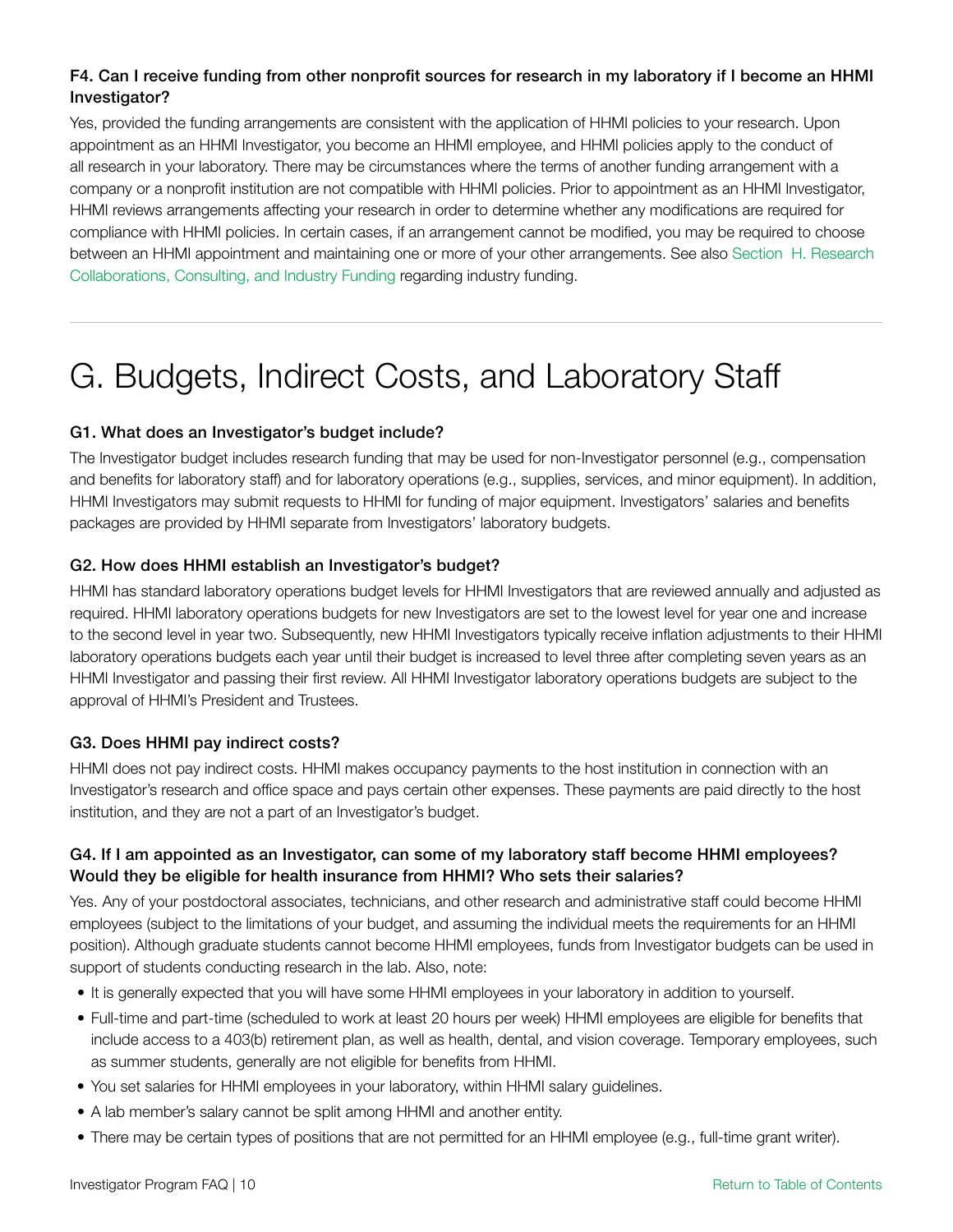### <span id="page-10-0"></span>H. Research Collaborations, Consulting, and Industry Funding

#### H1. Can I receive industry funding for research in my laboratory?

Yes, provided the arrangements are consistent with [HHMI's Company Funding Arrangements Policy.](https://hhmicdn.blob.core.windows.net/policies/Company-Funding-Arrangements) Your host institution negotiates the terms for industry funding to your laboratory under similar circumstances as other faculty. However, HHMI staff reviews all arrangements to ensure that the terms are consistent with HHMI policies. Any existing company-sponsored research arrangements will be reviewed by HHMI and may need to be modified before you can be appointed as an Investigator.

#### H2. Can I collaborate with industry?

Yes, provided the arrangements are consistent with HHMI's policies. Research collaborations with company scientists that include company funding are reviewed by HHMI for consistency with [HHMI's Company Funding](https://www.hhmi.org/sites/default/files/About/Policies/sc350-company-funding-policy.pdf) [Arrangements Policy.](https://hhmicdn.blob.core.windows.net/policies/Company-Funding-Arrangements) Unfunded research collaboration projects with company scientists are reviewed by HHMI for consistency with [HHMI's Research Collaborations Policy.](https://hhmicdn.blob.core.windows.net/policies/Research-Collaborations) All collaborations with companies, whether funded or unfunded, must be documented by an agreement that has been reviewed by HHMI's Office of the General Counsel.

#### H3. Are collaborations with my academic colleagues also reviewed?

Your collaborations with academic colleagues require HHMI review only when you have a significant scientific collaboration with an academic colleague who is funded for that research by a company, or when the collaborator or your host institution require any written agreement. See also [F4](#page-9-1) regarding funding from nonprofit sources.

#### <span id="page-10-1"></span>H4. As an HHMI Investigator, can I consult for a company?

Yes, provided the arrangements are consistent with HHMI's consulting policies. Consulting activities with companies must be documented by an agreement that has been reviewed by HHMI's Office of the General Counsel. Information about HHMI's consulting policies can be found on [HHMI's Policies page](https://www.hhmi.org/about/policies).

Note that service as a member of a company's board of directors is permitted only in limited circumstances, and service as an officer of a company is never permitted. Also, an Investigator may not consult for and collaborate with or receive funding from a company at the same time.

#### H5. Can I have equity ownership in a company, including a start-up?

Yes. Equity ownership in start-ups and other companies must be consistent with HHMI policies. Information about HHMI's policies regarding equity ownership is available in [HHMI's Consulting for Companies – General Policy](https://hhmicdn.blob.core.windows.net/policies/Consulting-for-Companies-General-Policy) (See [H4](#page-10-1), above, and also [HHMI's Policies on Consulting for and Equity Ownership in Start-Up and other Private](https://www.hhmi.org/sites/default/files/About/Policies/sc520-research-startup-consulting-policies.pdf) [Companies](https://hhmicdn.blob.core.windows.net/policies/Consulting-for-and-Equity-Ownership-in-Start-Up-and-Other-Private-Companies)).

#### H6. Can I consult for a nonprofit organization?

Yes, provided the arrangements are consistent with HHMI's consulting policies. Consulting arrangements with nonprofit entities that include only basic terms, such as the scope of duties, time commitment, and the amount of any honorarium or other compensation, do not need to be reviewed by HHMI staff. Information about HHMI's policies regarding nonprofit consulting is available in HHMI's [Service to Nonprofit Organizations and Government](https://www.hhmi.org/sites/default/files/About/Policies/sc550-service-to-non-profits-and-government-agencies.pdf) [Agencies Policy.](https://hhmicdn.blob.core.windows.net/policies/Service-to-Non-Profit-Organizations-and-Government-Agencies)